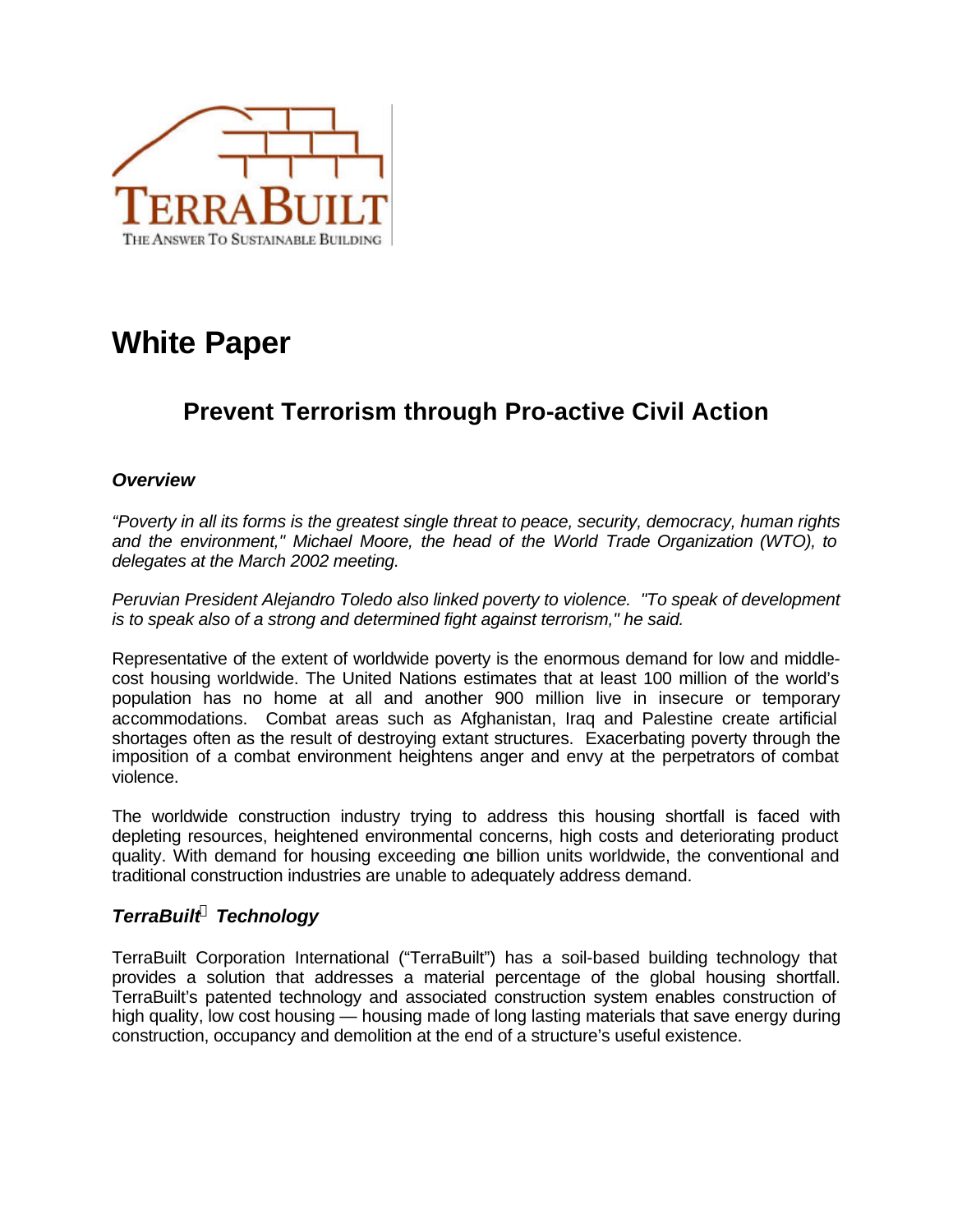#### The GreenMachine

The GreenMachine is a patented, one-ton hydraulic machine powered by a small gasoline, diesel or electric engine. GreenMachine earthen TerraBricks are hydraulically compressed and stabilized with the addition of small amounts of Portland cement or fly ash-cement blends, making them durable and highly weather resistant. The GreenMachine produces TerraBricks rapidly on the building site at a rate of four TerraBricks per minute; the TerraBricks are ready for immediate use or can be set aside for future use.

The GreenMachine is specifically designed to be transportable to virtually all construction environments, especially those inaccessible by large construction machinery, sites including densely populated, over-crowded urban sites to outlying, hard to reach rural sites. Individuals can be trained quickly to operate the GreenMachine. These operators need not be literate. The price point of the GreenMachine is consistent with deployment in economically depressed areas and with the development of small and micro cap building enterprises. It is robust and easy to repair when required.

The TerraBricks produced by the GreenMachine are a modern enhancement of traditional Adobe. Traditional soil block construction known as Adobe employs pure clay blocks that need to be sun-cured for two to three weeks before use. Although Adobe is often associated with American Indian tribes and looked on as "old" technology, thirty percent (30%) of the world's population — over one and one half billion people — live in earth or Adobe buildings today. Furthermore, it is precisely the "age" of Adobe that attests to its usefulness. GreenMachine TerraBricks retain all of the positive aspects of Adobe blocks while eliminating virtually all of the undesirable characteristics such as lengthy production time, vulnerability to water, low compressive strength and irregular size.

#### The TerraBuilt Construction System

The TerraBuilt Construction System is a new application of centuries' old building techniques. The TerraBuilt Construction System creates wall systems consisting of cement footers, one course of mortared TerraBricks and multiple courses of dry stacked TerraBricks. It is unique in its ability to incorporate dry stack construction due to the dimensionally precise, tongue and groove soil/cement TerraBricks produced by the GreenMachine and it is readily compatible with conventional roof systems, electric, sewer, etc.

The structures made of these materials are durable, highly resistant to natural disasters and safe, reducing the need for environmentally unsound or dangerous materials dramatically. TerraBuilt houses provide long-term energy and maintenance savings, as well as health and environmental benefits in a house that is superior in quality, durability and strength to almost any comparable house built using conventional building methods. Further, limited private testing show that concentrated AK-47 and heavier caliber Enfield 303 rifle rounds failed to penetrate a TerraBrick wall at 25 yards.

The TerraBuilt Construction System is designed to support construction of low cost housing in all construction environments, especially densely populated, over-crowded urban sites to outlying, hard to reach rural sites. Individuals can be trained quickly to implement the TerraBuilt Construction System, and a majority of the work can be done by unskilled labor that need not be literate. The TerraBuilt Construction System will foster multiple construction related small and micro cap businesses in economically depressed areas.